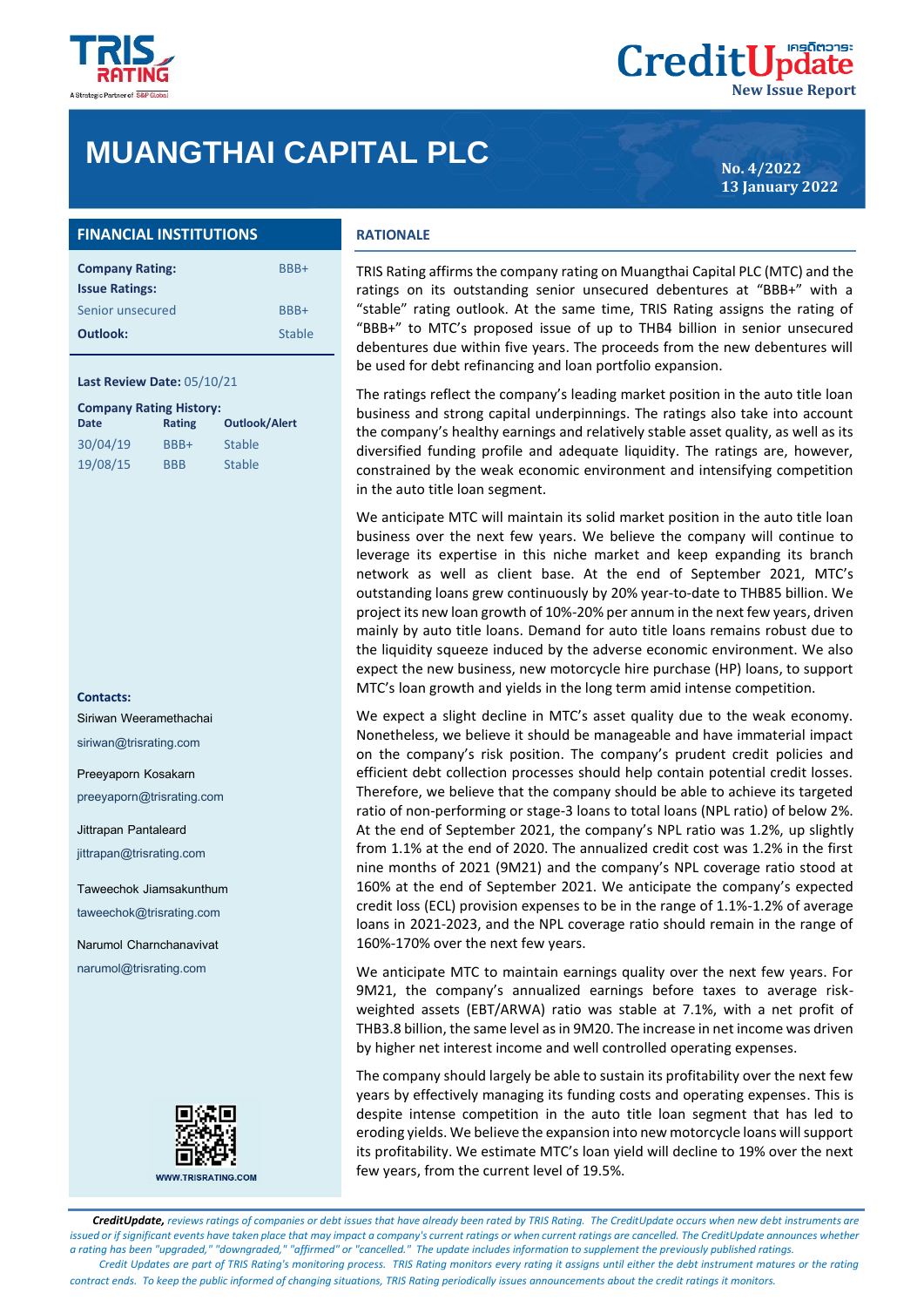

 $\overline{a}$ 

The company's adequate funding and liquidity profile is supported by its access to both debt and equity capital markets as well as credit facilities from financial institutions, thereby providing a variety of available funding sources. At the end of December 2021, the company had available credit facilities from various financial institutions totaling THB3.95 billion.

We anticipate the company's capitalization to remain strong with the risk-adjusted capital (RAC) ratio in 2021-2023 in the range of 23.6%-24.8%. Strong profitability and low dividend payout should support continuous capital accumulation. The company should be able to comply with the covenants on its debt obligations which limit its debt-to-equity ratio (D/E) below 4.5 times. At the end of September 2021, the company's RAC and D/E ratios were 23.7% and 2.9 times, respectively.

#### **RATING OUTLOOK**

The "stable" outlook is based on our expectation that MTC will maintain its market position in the auto title loan segment. The outlook is premised on our expectations that its profitability will stay strong, while asset quality and leverage will remain at acceptable levels.

#### **RATING SENSITIVITIES**

An upward revision on the ratings and/or outlook could occur if MTC's financial performance remains strong with an EBT/ARWA ratio above 8% and an RAC ratio well above 25% for a sustained period. However, the ratings and/or outlook could be revised downward should there be a significant deterioration in its loan asset quality or a drop in its interest spread materially below our expectation.

#### **[RELATED CRITERIA](https://www.trisrating.com/rating-information/rating-criteria/)**

- Issue Rating Criteria, 15 June 2021
- Nonbank Financial Institution Methodology, 17 February 2020